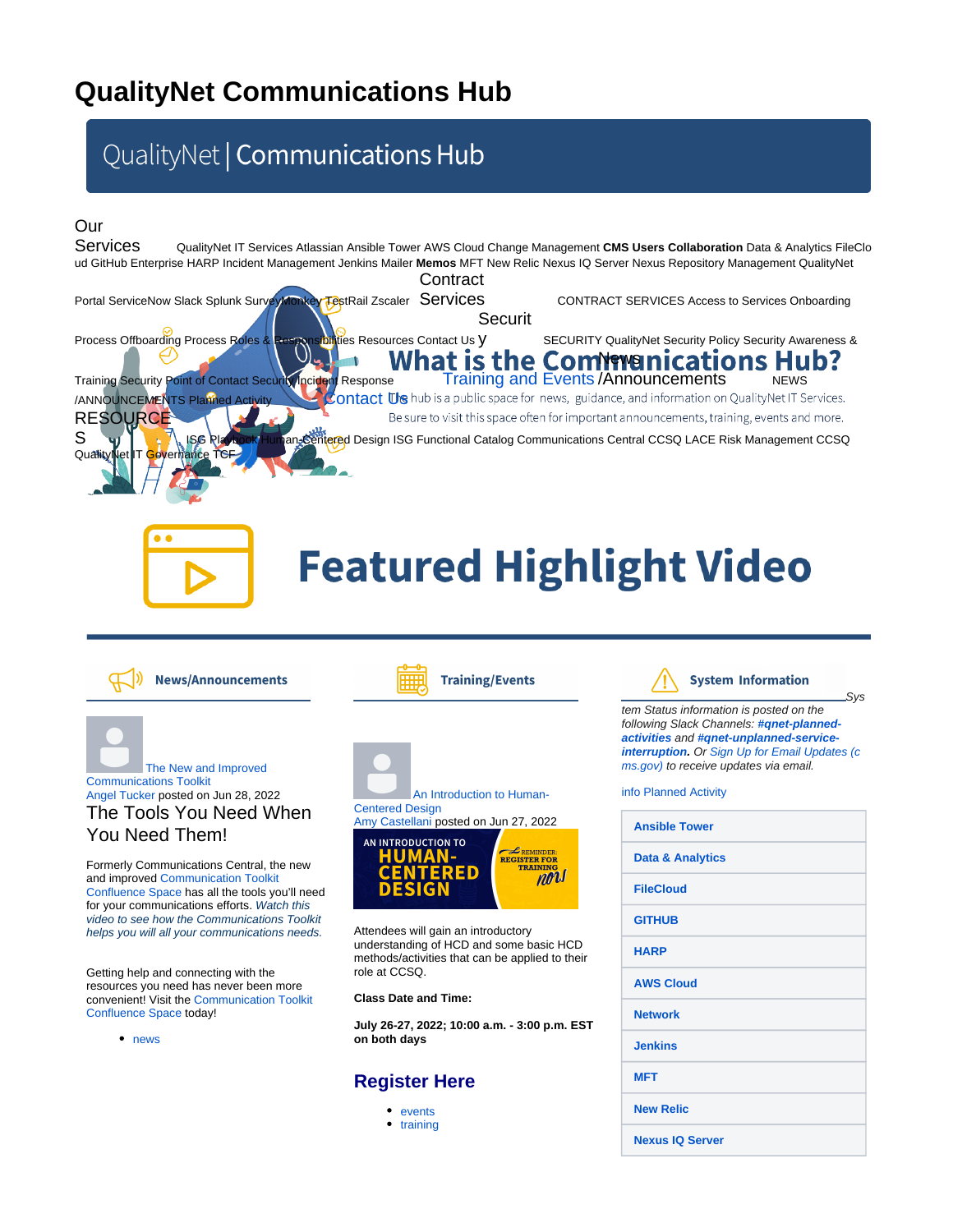| <b>NXRM</b>                 |
|-----------------------------|
| <b>PRS 2.0</b>              |
| <b>QualityNet Atlassian</b> |
| <b>QualityNet Mailer</b>    |
| <b>QualityNet Portal</b>    |
| <b>QualityNet Slack</b>     |
| <b>CCSQ ServiceNow</b>      |
| <b>Splunk</b>               |
| <b>SurveyMonkey</b>         |
| <b>TestRail</b>             |
| <b>Zscaler</b>              |



This section provides information on commonly needed resources available to the entire community .





**Human-Centered Design** 

**ISG Functional Catalog**